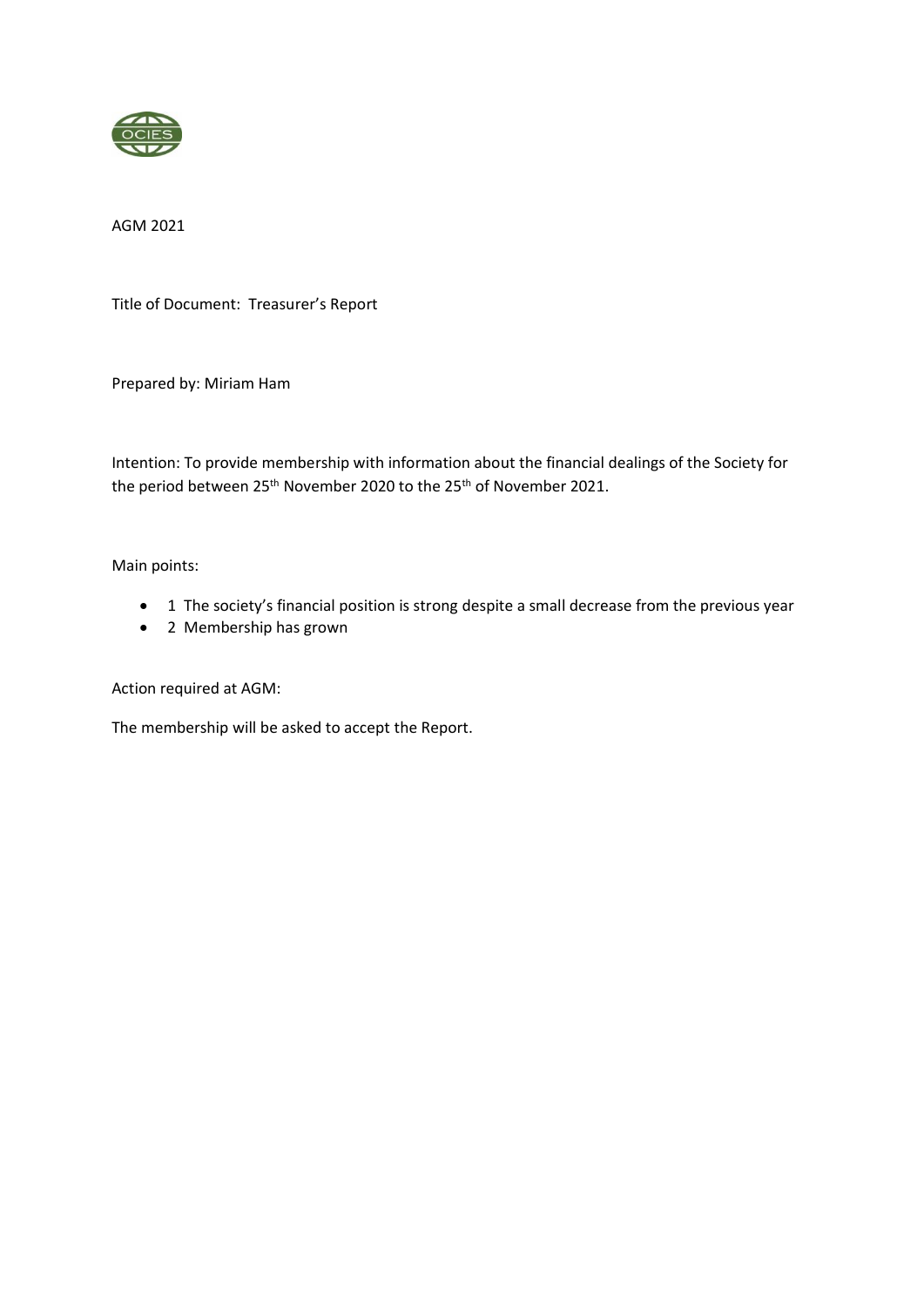## Treasurer's Report 2021

This is the Treasurer's Report for OCIES covering the period 25<sup>th</sup> November 2020 to 25<sup>th</sup> November 2021, prepared by OCIES Treasurer Miriam Ham for presentation at the Virtual 2021 AGM on 29<sup>th</sup> November 2021.

## **Statement of Accounts**

As at 25th November 2021, the total account balance for OCIES was **\$43 950.53.** The balance includes funds held in the OCIES ANZ Cheque and Savings Accounts, and the OCIES Paypal account (for membership payment). This balance reflects a decrease of \$1 779.79 from the report delivered in November 2020. However, there is one outstanding invoice of \$2 400 that accounts for this loss.

The following tables show OCIES income and expenditure for this period of 2021:

| Income<br><b>Bank interest</b><br>Membership | \$14.90<br>\$4 638.75 | <b>Expenditure</b><br><b>IEJ</b> costs<br>Refund<br>Scholarships | \$4 976.25<br>\$409.69<br>\$1 047.50 |
|----------------------------------------------|-----------------------|------------------------------------------------------------------|--------------------------------------|
| <b>Total</b>                                 | \$4 653.65            | <b>Total</b>                                                     | \$6 433.44                           |
| <b>PROFIT/ (LOSS)</b>                        | \$1779.79             |                                                                  |                                      |
| <b>TOTAL BALANCE</b>                         | \$43 950.53           |                                                                  |                                      |

## **2020 OCIES Income & Expenditure**

Expenditure has been limited this year to payment for copyediting of two IEJ editions and the scholarships awarded to five students. There has not been any uptake of the Grant opportunities, either the ongoing small grants or the two rounds of large grants. We will need to address how to better advertise the grants so that they are utilised to facilitate networking, new membership and outputs for the society. Under the direction of the Executive Committee, the reduction in fees has continued for this year. However, this will need to be revised again in the new year.

Five scholarships were awarded to Early Career Researchers as part of our conference opportunities. This year we changed the form of the scholarships by reducing the monetary component, due to the online format of the conference negating the need to pay for travel. We added the opportunity for mentoring for students to convert their presentation into a publication.

The upcoming Virtual Conference in December 2021 has seen a flurry of membership renewals and joining of new members. This may be in part because we have required that presenters at the conference must be members – this will impact the membership demographic going forward and needs to be discussed in the new year. As of the date of this report, there has been an increase in new members, particularly from Fiji and New Zealand. We currently have 181 paid members, plus 28